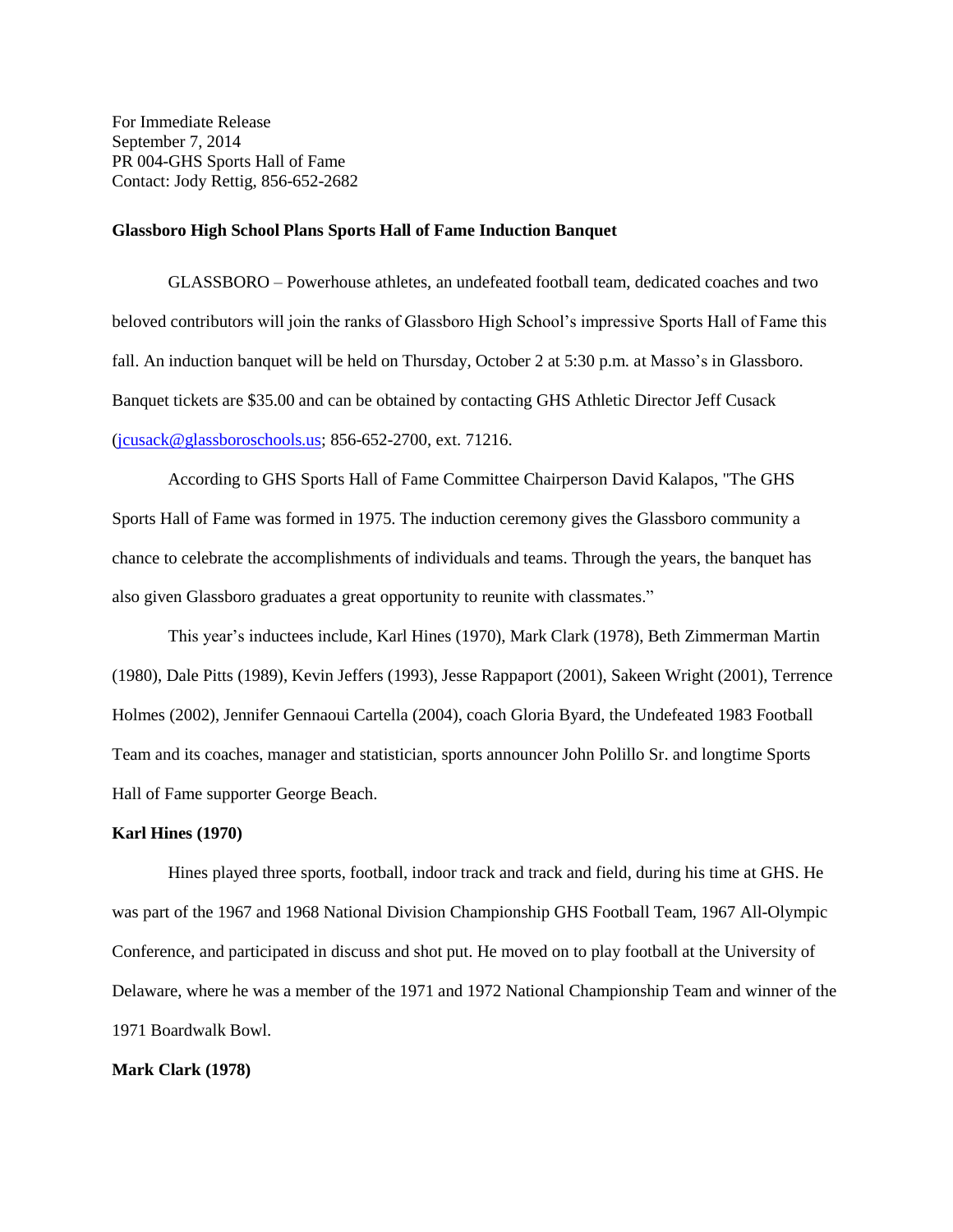The late Mark Clark was the first male swimmer to finish in the top 10 and earn All-State honors at the 1976 Meet of Champions. He finished  $10<sup>th</sup>$  and  $9<sup>th</sup>$  in the 500-yard and 200-yard freestyle events, respectively. He accomplished this before GHS had a swim team, qualifying for states by representing GHS in swim events at the Glassboro games held at Glassboro State College. Clark went on to attend Glassboro State College, where he was swim team captain and earned All-American 2<sup>nd</sup> Team Status.

### **Beth Zimmerman Martin (1980)**

Beth Zimmerman Martin played defensive-halfback for four years on the GHS Field Hockey Team and was voted the 1979 MVP and Best Defensive Player by Coach Joy Heritage. She was part of the All-South Jersey Conference Team in 1979 and 1980. Zimmerman Martin competed at the varsity level for three years of winter track and four years of track and field. She held the third-leg, sprinter position on the 1<sup>st</sup> Place Relay Team in the South Jersey Group 1 Sectional Championship Team and the 3<sup>rd</sup> Place Relay Team in the State Championships and was named to the Penn Relay Team as well. She won a full, field hockey scholarship to C.W. Post University where she was a starting player.

## **Dale Pitts (1989)**

Dale Pitts lettered in football (3 times), track, indoor (winter) track and basketball. As a football player, Pitts was All-Conference, All-Gloucester County and All-South Jersey Group 1. He made the Philadelphia Inquirer's Defensive 2<sup>nd</sup> Team. In track, he was named as All-Gloucester County and stood out as the 100-meter, 200-meter and high-jump champ. He also placed  $1<sup>st</sup>$  in the State in the Group I highjump and 100-meter events.

#### **Kevin Jeffers (1993)**

Kevin Jeffers earned 11 varsity letters (soccer, 4; wrestling, 4; baseball, 2; and Track, 1) at GHS. Jeffers played defense on the Classic Division, Tri-County Conference-winning soccer team as a GHS freshman and was a key player for all four years. As a senior, he was named as a Tri-County Conference All Star for wrestling and served as the team's captain. That year, the team went to the SJ Group I Finals. In both his junior and senior years, he and his wrestling team won the Classic Division, Tri-County Conference Championship. An Eagle Scout and National Honor Society Member, Jeffers won the Walter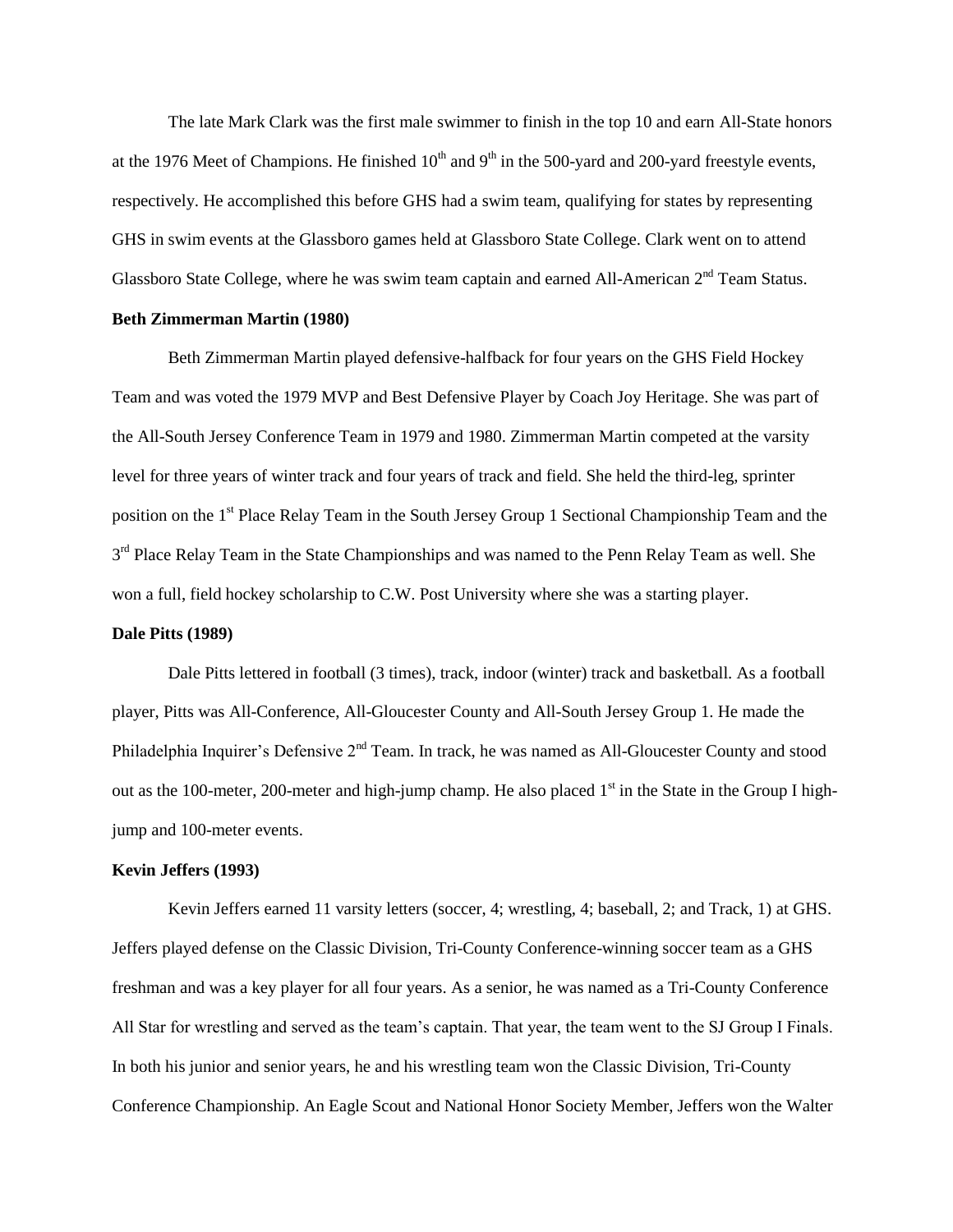Marshall Award for Scholastic and Athletic Achievement, the Dr. James Langford Memorial Award for Spirit, Sportsmanship and Leadership, and the Dr. Kalapos Award. Now a biology teacher at Pennsauken High School, he has coached soccer, volleyball, wrestling and baseball on the high school level.

## **Jesse Rappaport (2001)**

Jesse Rappaport distinguished himself as a diving champion at Glassboro High School. He was selected as a Gloucester County Dive Champion, Tri-County Champion and SJ Diver of the Year in 2001, finishing fourth in the State Finals. At Rowan University, Rappaport served as swim team captain and was the East Coast Atlantic Three-Meter Champion for 2002 and 2003. Rappaport transferred to Indiana University, where he was elected team captain and became a Big 10 Bronze Medalist. In 2007, as captain of the United States Men's Diving Team, he took part in the World University Games in Bangkok and was awarded a Bronze Medal. In 2011, after a four-year retirement Rappaport was named as a qualifier for the U.S. Senior National Diving Team. He currently coaches gymnastics in Pittsburgh.

## **Tariq Sakeen Wright (2001)**

Tariq Sakeen Wright stood out in football and basketball, earning two varsity letters in both sports. He led the football team as both captain and quarterback. In football, Wright was All-State, All-South Jersey, All-Group 1, and All-Conference, as well as All-SJ Player of the Year and Courier Post Player of the Year. He won additional accolades, being selected for 1<sup>st</sup> Team All-Conference his Senior Year. In basketball, Wright was All-Conference as well. Wright went on to play college ball at East Carolina and Rowan universities. He also played Arena Ball with the Austin Wranglers and Cleveland Gladiators.

## **Terrence Holmes (2002)**

Wide receiver Terrence Holmes earned four varsity letters in football at Glassboro High School, where he was All-State, All-South Jersey, All-Gloucester County and All Conference. Holmes was honored by the Maxwell Club of Philadelphia as one of the top "prep" players in the nation. He went on to achieve success on and off the field at the University of Florida, where he played defensive back for the Gators and was also named to the SEC Academic Honor Roll.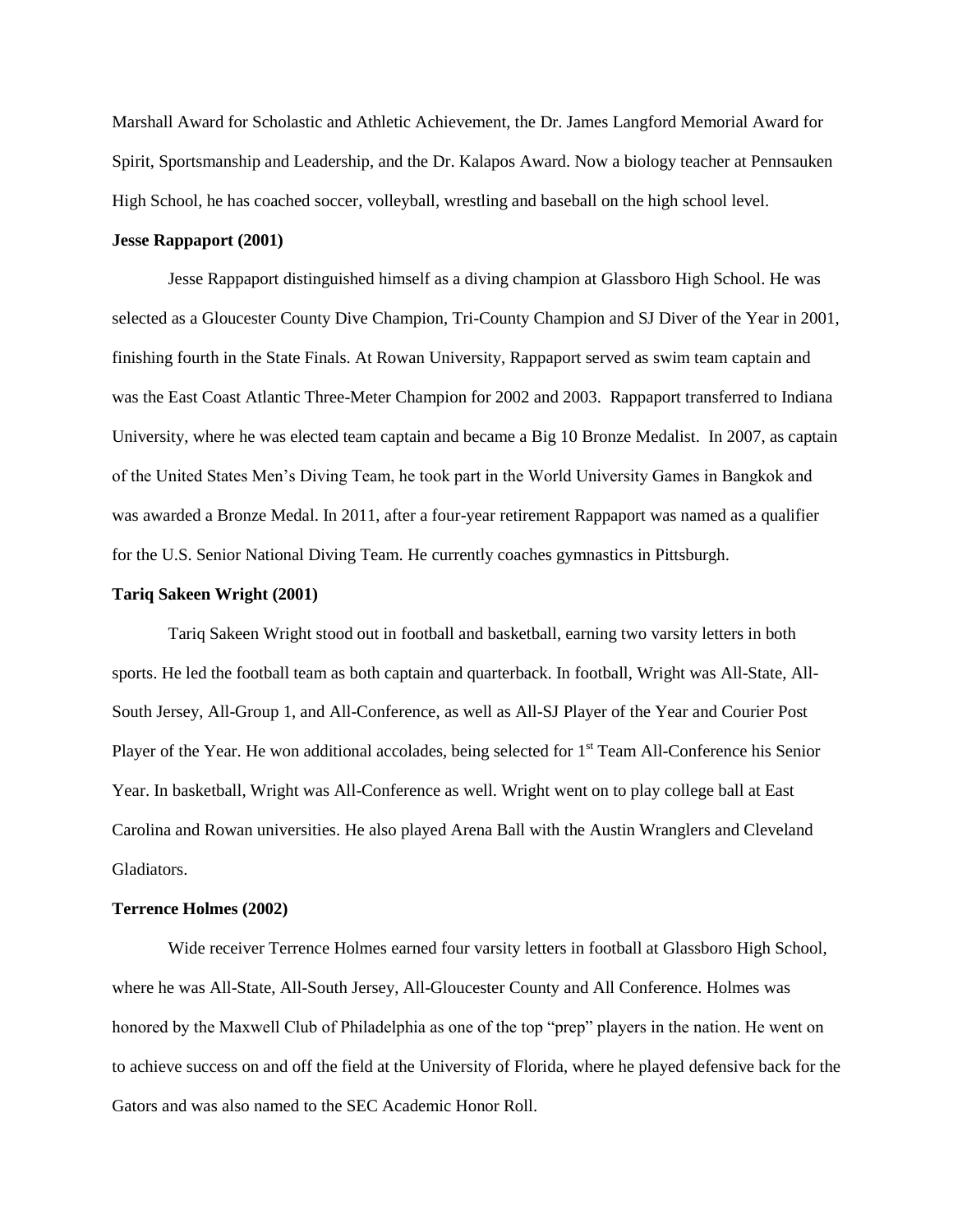#### **Jennifer Gennaoui Cartella (2004)**

Jennifer Gennaoui Cartella played first singles for the GHS Tennis Team from 2001 – 2003. She won the Tri County Conference Division Girls Singles Category (all three years), the Gloucester Tennis Tournament (all three years) and the 2003 South Jersey Interscholastic Girls Tennis Tournament. Gennaoui Cartella gained state recognition as a two-year quarterfinalist at the NJSIAA State Tournament(s). The Philadelphia Inquirer named her as the South Jersey Tennis Player of the Year in 2003. She was voted All-South Jersey by the SJ Coaches Association three times and named as the Gloucester County Player of the Year twice in her career. In 2004, the Gloucester County Times nominated Gennaoui Cartella as the "Area's Best Female Athlete in the Past 25 Years." She earned a four-year scholarship to Erskine College in South Carolina. In college, Gennaoui Cartella continued to achieve success. She was named as the CVAC (Carolinas-Virginia Athletic Conference) freshman player of the year her first year and the player of the year for additional three years. She led Erskine to four consecutive conference titles, marking the first time the college won the title over 30 years.

### **Coach Gloria Byard (Retired 2014)**

Coach Gloria Byard coached field hockey, softball, track and basketball at Glassboro, but her passion was field hockey. Her teams won the 2005 South Jersey Group II Championship, the 2006 – 2008 South Jersey Group I championships and Conference Championships in 1989, 1990, 1991, 1995, 2003, 2005 – 2008 and 2010. Byard developed the talent of hundreds of GHS Hockey Players, many of whom went on to achieve college scholarships. She has coached at hockey clinics around the country, including the Intercollegiate Field Hockey Camp, U.S. Developmental (U.S. Certified) Camps, Byard's Field Hockey Day Camps and the Big East Field Hockey Camps, serving as the director at the latter two. Byard, herself, was a high school varsity field hockey player and a college varsity lacrosse player. She also was the first African-American named to the U.S. National Field Hockey Touring Team and was part of the U.S. Field Hockey Team during the year that the nation boycotted the Olympics.

#### **1983 Football Team**